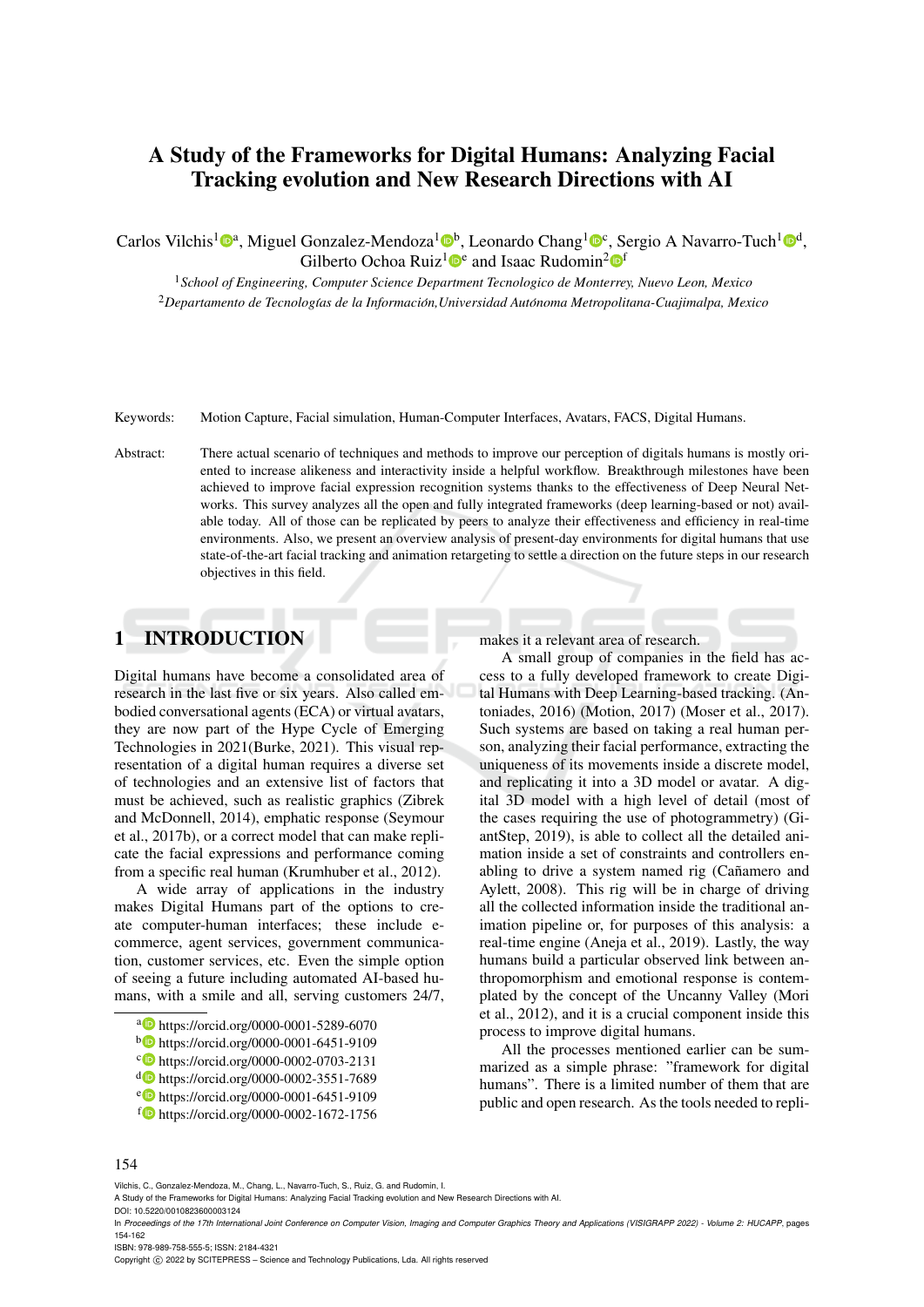cate it (hardware and software) are not easy to integrate, fully operational frameworks are rare.

In order to understand how a framework for digital humans integrates different key processes, we need to split the frameworks into different areas. The first is the physical aspect of the digital-human, the expression set of how this digital human performs and talks (most of the time, extracted from a real human being). The process ends in the real-time delivery of data and 3D graphics, using cutting-edge techniques to solve a real human face into a digital face in realtime; commonly, this is done using deep learning for prediction(Roble et al., 2019a).

The way facial expressions of a digital human are constructed to recreate all of what the human face does, when talking, expressing positive emotions or disgust, is called facial codification. The initial facial codification was standardized in the industry back in 1995 (MPEG, 2021), and while more than two decades have passed, both academics and industry are still using it as the most popular method. Facial Animation Parameters (FAP), based on control points codification, lacks a relation between muscles and expressions. Therefore, the use of facial expression methodologies, such as Facial Action Code System (FACS), proposed by Paul Ekman (Ekman, 1997), includes this. Popular research, databases, and methods use this facial codification; some of them also include a validation process to certify the codification of FACS with an expert demonstrating a success rate of more than 72% (Amini et al., 2015).

Common approaches are used to improve the study, analysis, and extraction of a realistic facial codification from real-world face recognition of real subject faces. This helps to improve the validation and in obtaining information from the wild. To analyze this imagery, state-of-the-art science and computational techniques such as including AI-based tools is essential. This trend includes Convolutional Neural Networks using computer vision-based recognition (Bouaziz et al., 2013)(Krumhuber et al., 2012).

Several challenges were found when developing these frameworks, and due to the increased need of the industry to achieve better, faster, and reliable digital humans, most of the key factors that the main players in the industry consider important to overcome are:

- The more significant challenge is to improve the quality of rendered the 3D model. This means achieving photorealism. (Zibrek et al., 2018)
- To reduce the Uncanny Valley effect, some components considered are improved animation, lipsync capabilities, facial deformations, and expressions.

• Interactivity increases the chances of success in convincing the user of the uniqueness and individual identity of a digital human; this means, the possibility of not rendering performances linearly when using real-time graphics. (Hyde et al., 2015)(Seymour et al., 2017b)

In perspective, with past studies and research papers trying to describe how to integrate an open framework(van der Struijk et al., 2018)(Aneja et al., 2019), we explore and study the specifications, efficiency rate, and quality of the results when using state-of-the-art frameworks to complete this task. The main aspects analyzed for each framework are the facial expression recognition method, the integration of the best facial codification available, realtime control, and adequate evaluation of the emphatic response. This survey also covers the most recent tools, methodologies, and new research horizons in facial expression recognition with deep learning in the digital-human field.

As the main objective, this paper contributes as follows:

- Providing in-depth analysis and formalization of the processes required of a framework for realtime digital humans.
- Providing a complete study of the elements covered in existing frameworks, as well as what is lacking to approach new methodologies for realtime digital humans.
- Providing a perspective for the future in the realtime facial tracking field of digital humans.

## 2 DIGITAL HUMANS FACIAL ANIMATION FRAMEWORK

#### 2.1 Facial Codification and Rigs

Understanding facial animation based on expression recognition, means talking about a facial codification method. The two main codification approaches are FAP (MPEG, 2021) and FACS (Ekman, 1997) . These are the most accepted methodologies in the facial animation field. FACS was proposed almost 42 years ago, FAP almost 26 and, until now, are still used to replicate avatar faces in almost any professional field inside human representation (Moser et al., 2017). FAP was originally designed as an industry standard to approach the fast growth of the animation industry to standardize it, and FACS was originally achieved as a theory in the field of psychology to observe, study and analyze how facial expressions describe emotions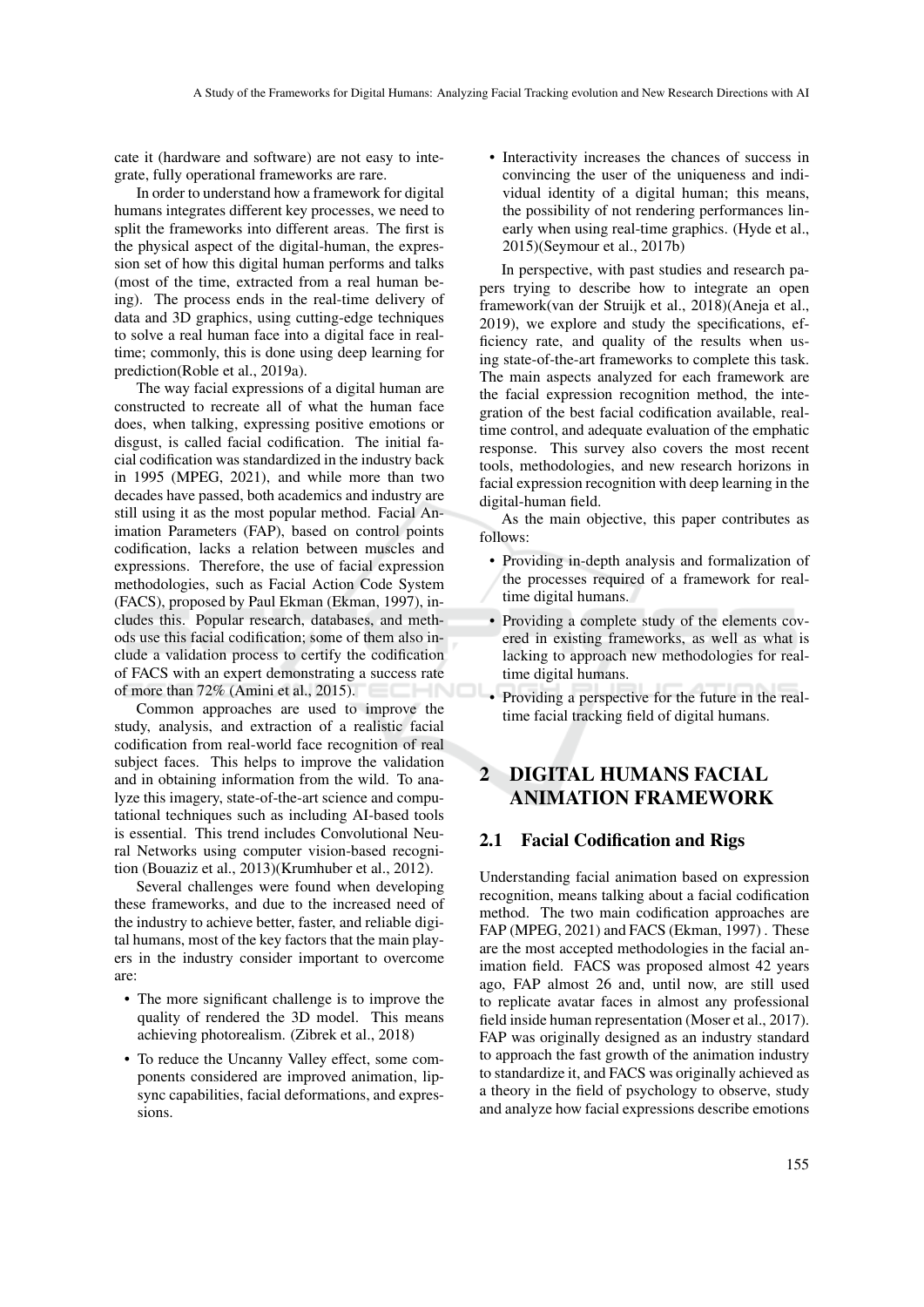and intentions. The facial codification era in animation started in 2000s to parametrize facial controls in animated characters (commonly named *rigs*) by videogames/animation companies and studios. Several authors(Pandzic and Forchheimer, 2003) considered a closer relationship between FAP and FACS. FAP is oriented towards parametrizing the controls to manipulate the face like a puppet, useful for speechdriven avatars and performance animation by motion capture. FACS, on the other hand, was originally developed to parametrize emotions and their relation with muscle groups by observation.

#### 2.2 FAP Codificaion / Traditional Rig

Over several decades the Facial Animation Parameters (FAP) methodology has become the most accepted standard for facial control of 3D avatars and digital characters. Originally inspired by AMA (Abstract Muscle Actions), was later developed by request by MPEG (Moving Picture Expert Group) and became standard codification. .



Figure 1: The set of MPEG-4 Face Action Parameter (FAP) feature points (MPEG, 2021).

In the field of emotion recognition, FAP has been used as the main coding system by several researchers, not just in the animation field (Pardas et al., 2002) were is more popular due to being easy to integrate as a traditional rig as Figure 1 . Therefore, a few contents in this field have been published to codify facial recognition or to be used inside a contemporary AI framework.

In order to get successful and realistic human animatable faces, some authors have proposed better modeling techniques based on FAP (Fratarcangeli and Schaerf, 2004). This includes a mixture of handmodeled morph targets and considering how this linear animation was related to facial muscle structure, where the controls of the face were closely related to muscular descriptions. Several research results were published into digital humans (Pasquariello and Pelachaud, 2002), with a particular pioneering approach to handle skin deformation with wrinkles and bulges in combination with FAP codification.

Facial Expression Synthesis with FAP have their research origins in the animation field thanks to some published papers (Malatesta et al., 2009), which looked for an improved way to create better affective computing interfaces with Embodied Conversational Agents (ECA). The need to generate emotion and emphatic results while using FAP codification drove the researchers into the need to model universal expressions; this is how the Ekman theory of FACS appears in the facial animation research field for the first time. Facial Action Tracking with parametrized FAP (2001) was fundamental to complete several frameworks proposed to improve the use of ECA in web and mobile platforms back in 2002. As the web contents were rapidly increasing, the use of Active Appearance Models (AAMs) (Pandzic and Forchheimer, 2003) as a statistical model-based method for estimating the 3D pose and deformation of faces in real-time. This model included a Geometry, Pose, and Texture parametrization tool inside an analysis-synthesis process. Along with the 2000s, FAP codification has become increasingly popular as the main facial animation and mocap methodology (Li et al., 2010) with a mix of blendshapes and joints until today.

### 2.3 FACS Codification / 3D based Scanned Rigs

Early FACS codification in animation approaches became popular at the end of the 2000's in research fields due to interest take human 3D models from real human inverse engineering. The real muscular system of the face needed to be coded to split information of subject faces to de-code it again and represent like Figure 2 shows. As soon as the methodology was reborn in the animation field, more researchers used it to validate 3D human facial models (Cosker et al., 2011) in order to improve the quality of Conversational Agents and standardize the rules of facial expression into it.



Figure 2: An example of expression coded by Facial Action Code System (Ekman, 1997).

FACS became essential thanks due to the increasing importance of 3D facial scanning in the field as it helped to capture single shots of facial geometry and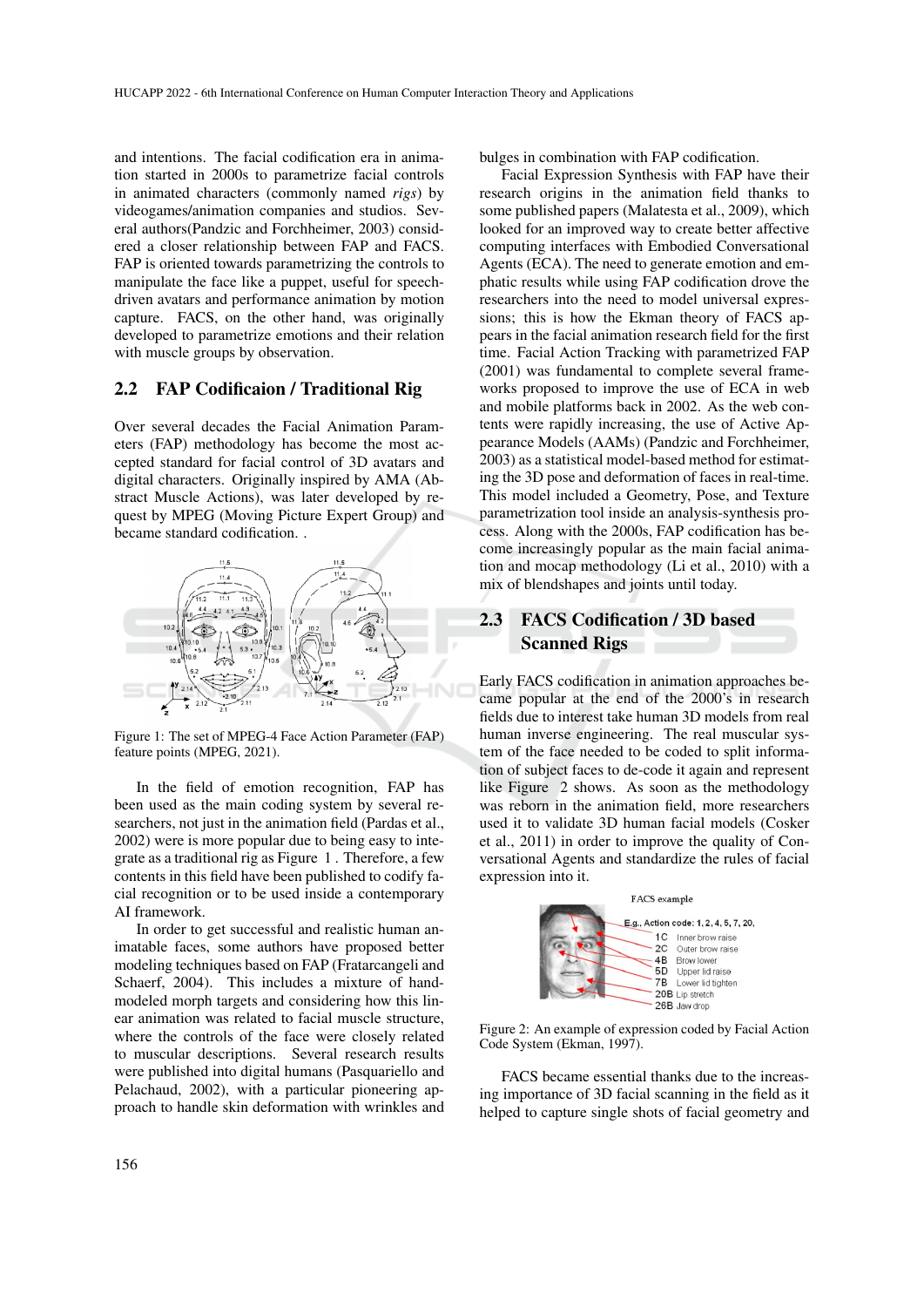obtain an accurate representation of muscles, wrinkles, and skin folding. Now is a well-established technique used in movies to represent real actors in VFX. Better achievements in photogrammetry scan helped researchers separate different groups of textures such as albedo, normals, specular, etc. However, the emphatic response related to feeling less uncanny digital humans (Tinwell et al., 2011) pushes the research to continuously retake the FACS methodology under new tools and new methods.

Alongside better quality methods to scan FACS from real people, better techniques to represent the facial movements were needed. The first attempts to include FACS codification in 3D facial rig construction (Villagrasa and Susín Sánchez, 2009) allowed getting a better understanding of how the face moves, using 3D model blendshapes to generate custom controls. Hybrid methods combining scanned blendshapes and bones become the newest standard in the digital-humans field (Ravikumar et al., 2016). Better techniques for the interpolation of blendshapes based on FACS (Alkawaz et al., 2015) include some newer algorithms to interpolate traditional face models between expressions inside a contemporary framework. Some results showed a strong relationship between the color of skin, FACS and emphatic performance (Alkawaz et al., 2014) on digital humans, this way, the different human expressions can be achieved realistically with easily replicated workflows. New techniques related to Machine Learning training models (Radzihovsky et al., 2020) have proven the improvement of facial rig construction using information previously trained in deep learning models, making it easier to integrate into frameworks and to reuse facial animation easily.

FACS Validation by an expert coder becomes real (Rothkrantz et al., 2009) in animation framework to validate rig blendshapes and expressions (Cosker et al., 2011) . In the beginning, just a small sample of 20 expressions from upper and lower face Actor Units (AU) was enough to let experts validate the precision of 3D face models. Later the need to code validated FACS in linear and nonlinear motion faces became a challenging goal in computer graphics (Cosker et al., 2010), results about how nonlinear blending of expressions is more convincing to facial expert coders than simple linear ones.

FACS databases are used to study, train and evaluate expression inside a digital human framework (Aneja et al., 2018)(Aneja et al., 2019), were composed by libraries such as MMI(Pantic et al., 2005) with 10,000 images, DISFA(Mavadati et al., 2013) with 50,00 images, CK+[53] with 593 videos, and KDEF(Calvo and Lundqvist, 2008) with 4900 Im-

ages. Novel databases such as AMFED(McDuff et al., 2016) are based on YouTube content, with a large dataset of 1.8 million recordings of YouTubers in front of the camera. Thanks to web services and the cloud. Researchers such as Benitez-Quiroz et al. (Fabian Benitez-Quiroz et al., 2016) with Emotionet, and Mollahosseini et al. (Mollahosseini et al., 2017) in AffectNet, annotate, classify and code actor units from facial expressions obtained from the Web to get bigger and better datasets to improve new algorithms of facial research.

## 3 FACIAL EXPRESSION RECOGNITION AND REAL TIME RETARGETING INTO A 3D ENGINE

The facial tracking process and the facial expression recognition process, has been evolving over the past years. Facial tracking to get an actor's performance into 3D animation has research papers dated from 2000(Valente and Dugelay, 2000) and was a basic linear interpretation of distances between points or reflective markers in the eyebrows, lips, etc. The translation movement was tracked and processed by several human hours as Vicon and Faceware. The next milestone was related to research about improving tracking in real-time (Valente and Dugelay, 2000) without human interaction, based on imagebased tracking and computer vision to complete highperformance FER. The process is made taking information from physical markers, skin marks (Moser et al., 2017), or directly from contours of the lips, eyes, and eyebrows using computer vision recognition (Reverdy et al., 2015) and advanced methods like Machine Learning to recognize expressions, forecast facial movements, and retarget accurate data into the digital humans(Bhat et al., 2013).

Connection to real-time animation retargeting is part of the complete framework for digital humans under interactive circumstances. Experiments in the last years using both traditional rendering engines or game engines due to flexibility to perform highquality graphics for a fraction of the cost of rendering digital humans (Eckschlager et al., 2005). The achievement made by Ninja Theory with Hellblade (Antoniades, 2016), and collaboration in 2017 between Epic Games, Vicon, Cubic Motion, 3lateral to get Siren (CubicMotion, 2018) showed the path of real-time expression recognition and real-time retargeting into a 3D engine. Research made by Mike Seymour under Unreal Engine(Seymour et al., 2017a),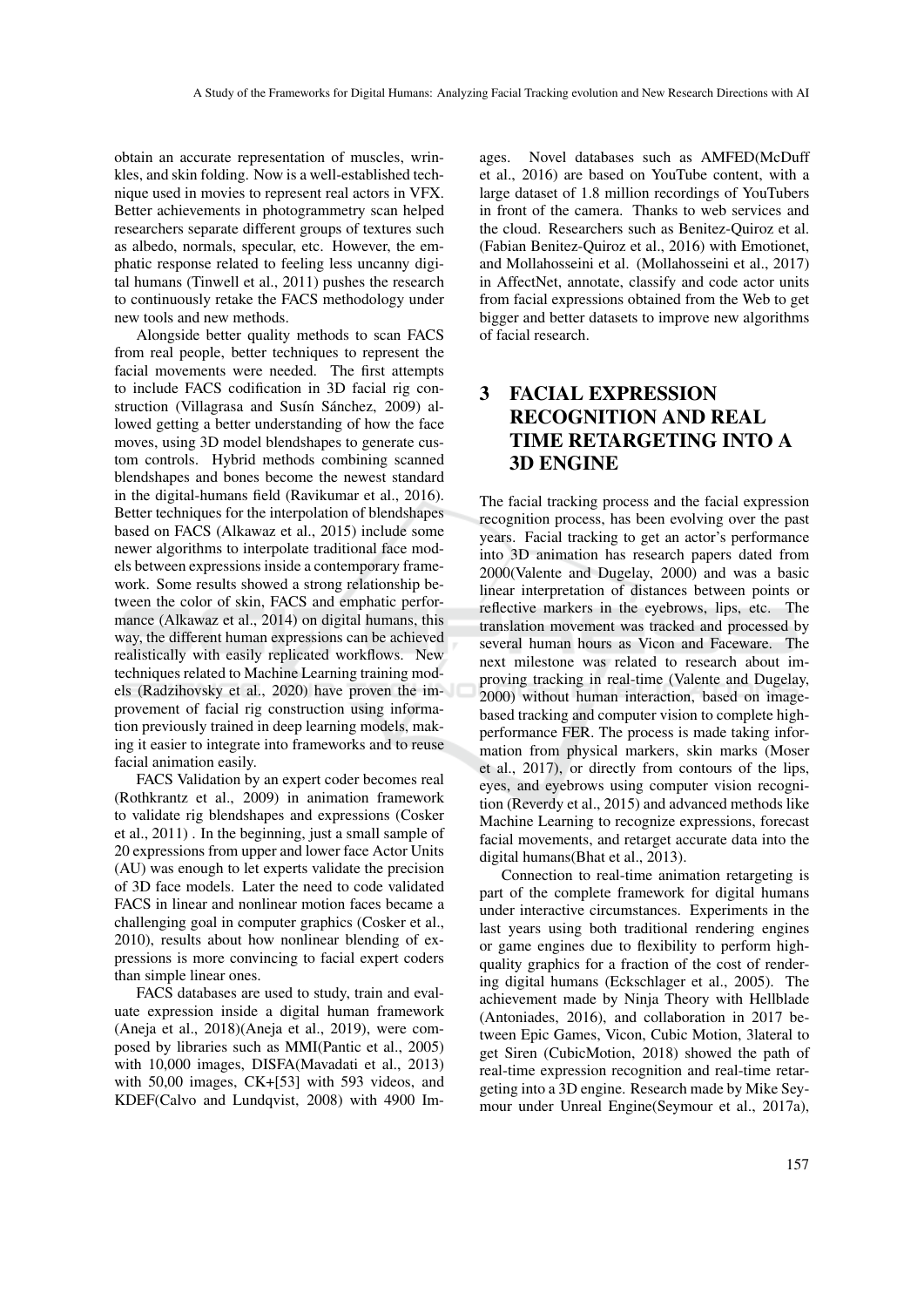has strengthened the research into cross the uncanny valley with real-time interaction.

### 3.1 Democratized Facial Tracking Tools for Digital Humans.

Understanding a democratized FER with FACS for digital humans means to dont depending on commercial tools like mentioned before. This means to process all the actor's facial expressions or databases from the acquisition step, commonly related to using a 3D-Convolutional Neural Network or Generative Adversarial Networks for this type of AI training. We will talk about tools based on different Artificial Intelligence methodologies, STRUIJK with FACSvatar(van der Struijk et al., 2018), Aneja with Avatar-Sim, Project Vincent(GiantStep, 2019), Doug Roble Masqarade(Moser et al., 2017), but several tools like Amini HapFACS(Amini et al., 2015),Gilbert FAC-Shuman(Gilbert et al., 2018), Krumhuber with FAC-SGen2.0(Krumhuber et al., 2012), are not considered due to their lacking AI or their not being created to be integrated into a full FACS framework.

### 3.2 Truly AI Tools for Digital Human Face Tracking in Real Time with FAC<sub>S</sub>.

*DeepExpr*. Aneja's research into virtual humans started in 2016 with DeepExpr (Aneja et al., 2016), a deep learning method to create static facial expressions in 3D characters using FACS codification. The method was focused on creating emphatic cartoonish characters expressions based on two basic CNN with Gabor Filters, first trained with standard databases (CK+, DISFA, MMI) to recognize features, the second CNN to do the same process into a 3D digital cartoon character, then, using transfer learning by Oquab (Oquab et al., 2014), to create a shared embedding feature space. They fine-tuned the pre-trained CNN on the human dataset with the character dataset by continuing the backpropagation step. Finally, a fully connected layer of the human-trained model was fixed, so earlier layers were kept fixed to avoid overfitting problems.

*ExprGen*. ExprGen, later by Aneja et al. in 2018, was into 3D Character FACS expression generation (Aneja et al., 2018), but the method was optimized into a 3D CNN. This end-to-end system worked in a perceptually valid and geometrically consistent manner. They trained a Pseudo-Siamese network named fused-CNN (f-CNN) composed of 2 branches, Human CNN (HCNN) and Shared CNN (SCNN). In the last

step, with a similar transfer to their past work, they trained the f-CNN based on the distance between two image encodings. The final match of geometry is perceptually method matched. The last work of Aneja et al. (Aneja et al., 2019) in 2019 was related to a full framework for virtual characters, composed of a realtime recognition tool for FACS, translation of values into a facial expression tool, and direct transfer into a real-time 3D engine.

*FACSvatar*. Struijk et al. (Hasani and Mahoor, 2017) presented FACSvatar at 2018 as the first full framework to have real-time facial recognition based on FACS as an open source for digital humans. FACSvatar allows the integration of models generated by MakeHuman Project (MakeHuman, 2021), a full 3D environment for creating digital characters in 3D, which is integrated with the plugin FACSHuman(Gilbert et al., 2018). Several researchers developed all this suite of tools and made it open for research. This framework takes a modified version of OpenFace2.0 (Baltrusaitis et al., 2018) as the main tool to recognize AU, eye gaze, and head rotation in real-time via RGB simple camera (no special setup is needed), and process data inside a simple Gated Recurrent Unit Neural Network to enable generative data-driven facial animation with Keras. It uses 17 AU intensities and training with MAHNOB Mimicry Database. Specially designed modules in Python with help in this framework's operation as a GUI, which controls AU's parameters and values in real-time. The information between all these modules is driven using a distributed messaging library ZeroMQ. The development of extra features in FACSvatar allows the user to drive facial expressions with a CVS Offline file, so a live human performer is not always needed in the framework.

*AvatarSim*. Aneja et al. work concluded in a full framework end-to-end named AvatarSim (Aneja et al., 2019). This real and contemporary framework was proposed in 2019. Setup made with Unreal Engine and a CNN, FACS, and a recognition model trained with Emotionet (Fabian Benitez-Quiroz et al., 2016), including a phoneme extraction based on the audio wave. AvatarSim works with a simple RGB camera, recognizes 12 FACS AU from the user-detected face, and then synthesizes the expression. The Action Unit Recognizer is the same as ExprGen; just with a small difference, these frameworks do not retarget the movements into a midway character but directly send the data to an expression synthesizer. A Python interface made in PyThorch transforms the 12-dimensional feature vector representing the probability of each AU with an average F1 score of 0.78. There is an option to use an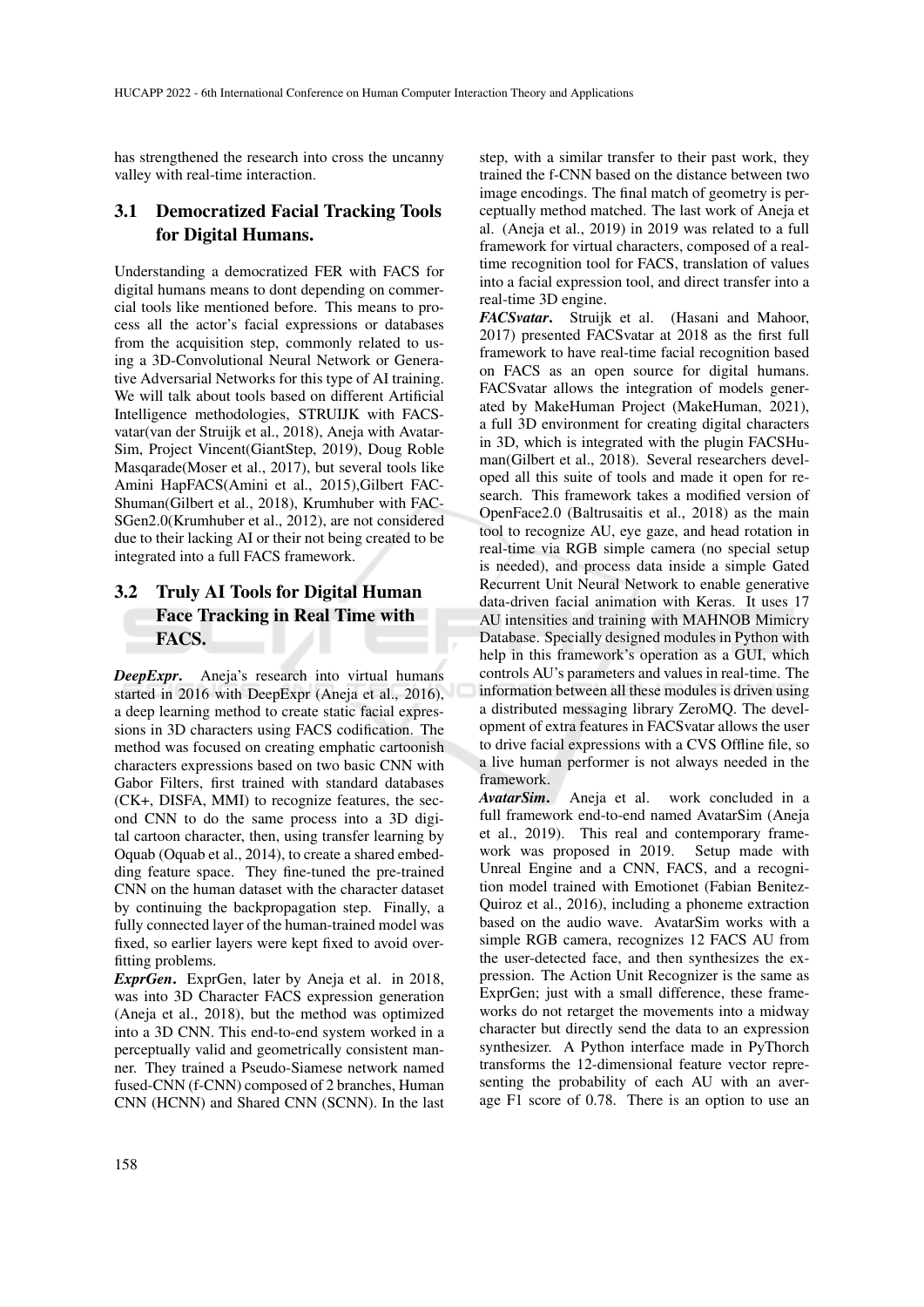external off-the-shelf FACS AU detection SKD like AFFDEX(McDuff et al., 2016). Finally, the Expression Syntethizer, made in Python, drives 38 Bone, 24 FACS, and 19 phonetic controls in the final target digital avatar. The final character is real-time driven inside Unreal Engine with traditional blendshapes. The AI model was based on a CNN of the input image with 49 FACS detection and trained with MMI, CK+, KDEF, and DISFA. The result of this training model (HCNN) was connected to a second CNN in a pseudosiamese network (fused CNN). The second CNN ( Shared CNN) was designed to recognize 10 cartoon expressions. All character expressions were validated to 70% with Mechanical Turk (50 test subjects) but not a FACS expert. Both CNN, HCNN, and SCNN, inside the f-CNN, were trained to get a similarity score between human and primary character expressions.

*Project Vincent by GIANTSTEP*. Like the work done by Digital Domain and Cubic Motion for Siren, is the case of GianStep(SouthKorea, ) from project Vincent, an experimental project of a Digital human-based in a private research framework but with better results than all the ones previously mentioned in this document. Sakamoto et al.(GiantStep, 2019) developed an internal framework based on facial 3d scans to acquire the set of expressions with the FACS methodology. Sakamoto developed a Machine Learning Facial Capture tool based on Keras and Python with a CNN model. No external database was used for the Neural Networks, as information was taken from just one face and all the possible expressions. The framework uses two Neural networks. First, a Facial Marker Tracker was designed to find and predict the coordinate system of 3D markers with marker-less 2D images of facial expressions. The face was segmented into six areas, and every area learns separately with 35 expressions to have a total of 210 different blendshapes of the face. A second Neural Network, designed as a Blend-shape mapper, was connected with the 6 areas to find an appropriate blend-shape intensity for the AU with the information of the 3D marker coordinates. Final results are delivered in real-time to the 3D model inside Unreal Engine.

*Masquerade by Digital Domain*. are one of the newest unsupervised AI methods. Private solutions made by cutting-edge companies like Digital Domain (Roble et al., 2019b) to improve the quality, realism and to drive emotional characters such as Thanos (Ennis et al., 2013) in the Avengers Endgame movie(Hendler et al., 2018). They have been testing GANs to train and facial recognition. Above the CNN methods, some researchers have chosen a Generative Adversarial Network to complement their tools. Few

details are public about this project than a couple of neural networks (generative and discriminator) take the role of recognizing markers painted in the actor's face. Later, the solution is complemented with another set of AI tools to train data like CNN and label it and predict like the other solutions before studied.

### 4 RESULTS OF THE STATE OF THE ART

This section discusses, and analyzes the state-of-theart frameworks reviewed, the importance of facial codification methodologies, and how they become important inside tracking faces to drive digital humans in real-time.

## 4.1 Discussion on Codification for Real-time Tracking on Digital Humans

Native FAP codification is not considered in the field of study of this article, but we considered as a common solution used in traditional keyframe animation. Important solutions like ARKit from Apple, the most adopted solution due to the democratization of RGB-D cameras inside Apple phones, have 51 basic coded expressions but are not considered a tool to customize or modify. Professional solutions in digital humans like Faceware and Dynamixyz, based on 48 and 47 coded expressions, cannot allow custom expressions or modify them. These tools, being commercial-born, have become extremely popular around the world.

As we analyzed previously, the use of an expressive-emotional solution-oriented to drive facial performance in digital humans adds extra fidelity because it matches with real 3D scanned humans, whether the accessibility to access facial database to train the AI model results in the digital-human. Using FACS as a codification method to classify facial expressions has become common in the computer graphics field. But there is no customization and parameterization in commercial solutions. FACS generation tools and solutions are available using it, but the lack of full frameworks options makes it more interesting to further research.

### 4.2 Discussion on Digital Humans and Open Frameworks

We studied options that begin as simple facial expression recognition and transferred knowledge to digital avatars to complete solutions with real-time tracking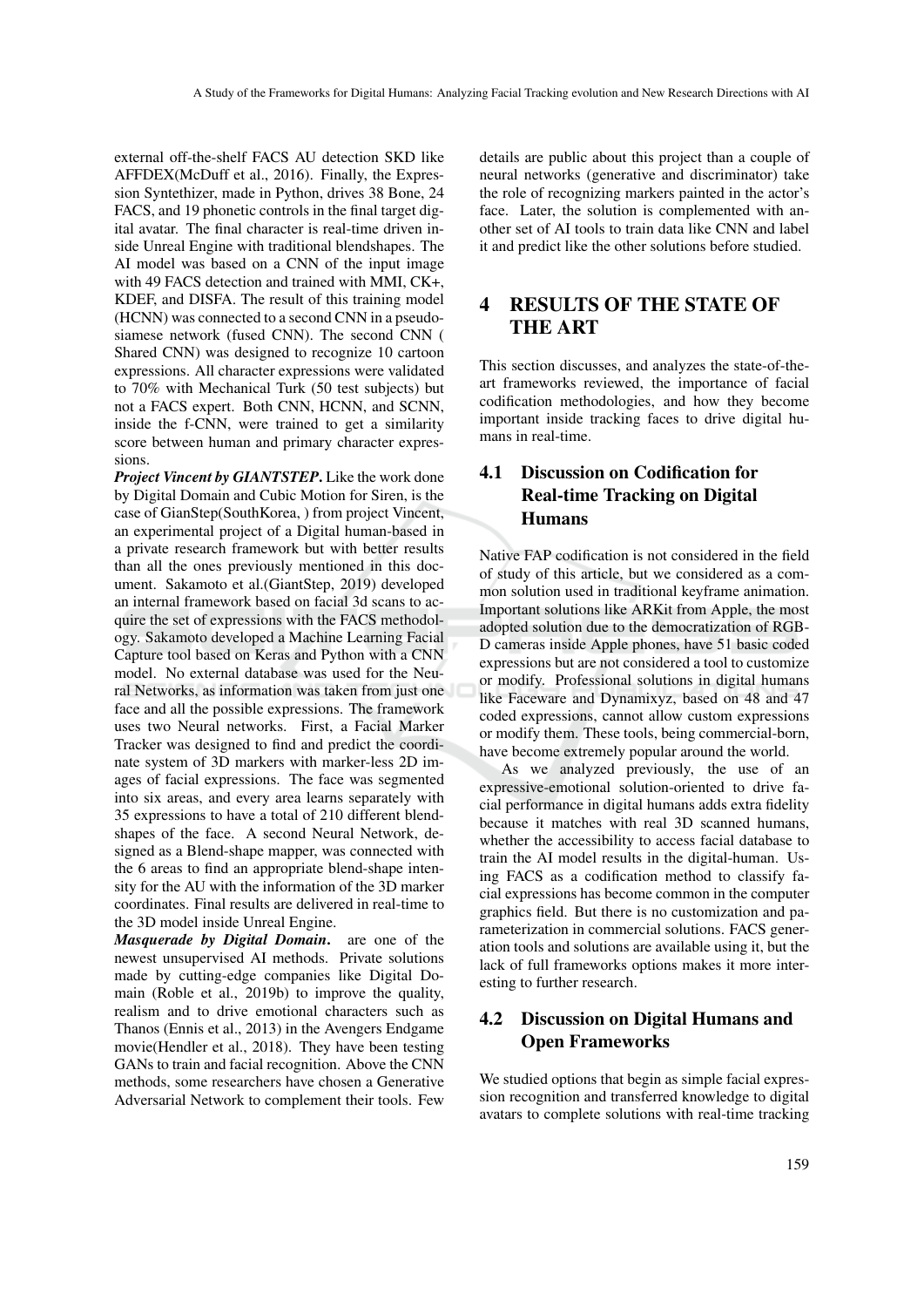|                                   | Recognition        |
|-----------------------------------|--------------------|
| Facial Resarch / Type             | Rate /             |
|                                   | Certified by coder |
| AvatarSim (FW)                    | Unknown / No       |
| HapFACS* (FW)                     | 72.5% / Yes        |
| FACSHuman* (FW)                   | Unknown / No       |
| FACSGen* (Gen)                    | 72% / Yes          |
| ExprGen (Gen)                     | 75.5%/No           |
| DeepExpr (Gen)                    | $89\%$ / No        |
| FACSvatar (FW)                    | $88\%$ / No        |
| Masquerade (FW)                   | N/A                |
| $\overline{\text{ Vincent (FW)}}$ | N/A                |

Table 1: Analyzed frameworks (FW) and expression generators (GEN), their respective and recognition rates. \*Frameworks discarded in the survey because are not FACS based or AI techniques used.

into live 3D digital humans. All the options analyzed were based on FACS codification as a basic way to understand the human face. Several frameworks and solutions were discarded because they were not oriented to this methodology. As well discarded solutions just made to extract FACS like ExprGen, FACS-Gen (Krumhuber et al., 2012) and DeepExpr were not related to this survey as you can see at Table 1.

An important part of the research was to crossmatch frameworks, FACS and Digital humans, showing the importance of validating FACS working with certified coders in some parts of the process. Different Frameworks were subject of emFACS(Friesen et al., 1983) recognition test protocols with test subjects to compare the recognition rate presented in all the frameworks and tools. Not all the frameworks studied included the results of this test. A certified coder was used to validate the codification of input/output on the models in HapFACS (Amini et al., 2015), FACSGen, with the highest recognition rate (72.5% and 72%), but was also discarded as a being a Generator and incomplete framework, respectively. Some of these, like FACSvatar, DeepExpr had results up to 89 percent of recognition rate for the emFACS model, but, is important to clarify is not Certified by Coders.

Suppose we filter all the options to determine the complete open frameworks with an updated state today. In that case, we will find a niche interesting to research with certified coder validation, deep learningbased, and the highest recognition rate.

#### 4.3 Discussion on Future Work

The high demand for solutions for conversational assistants, chatbots, virtual influencers, streaming video hosts, etc., combined with the expectation to democratize the use of these tools, will cause more options to push the industry to have improved solutions. The need to research to have democratic options of frameworks, with documented solutions for the right way to get scanned persons, AI models, trained databases will be predominant.

By March 2021, Epic Games had released the initial version of MetaHuman Creator(Games, 2021), a tool created to help independent and small studios easily create digital human assets with photorealistic results. This tool represents a huge leap in the democratization of digital-human tools, but the lack of to input custom face scans to create a digital human based on a real human shows the limitation of this tool and how there is still a long road to place custom FACS in easy-to-use tools such as MetaHuman.

Research and development in real-time facial tracking solutions, with easier and affordable options, aligned the same way to improve the democratization of these technologies is an essential direction. The starting point is better portable devices as HMC with computer vision, from a fraction of the cost and open to be customized (different than iPhone ARKit) are the starting point. If we consider the last standardization for a facial codification was the one made by the MPEG group, without an updated version or new alternatives, we can deduce that it is time to generate newly standardized protocols for FACS methodology. Standardizing modern facial codifications based on emotional expression and skin/muscle activity is another direction of research. Proven methods should be analyzed, while correctly documented protocols and data labeling homologation are other topics to research.

## 5 CONCLUSIONS

We have reviewed digital humans' main concepts and elements inside a real-time rendering framework to introduce deep learning facial tracking. The analyzed frameworks for real-time digital humans provide a wide study of the elements covered. The review of every step to distinguish limitations and advantages let us check and compare actual options. Future steps will include the test of each solution to compare effectiveness with Unreal Metahumans, and prototype a custom FACS and CNN-based tracking inside a validated FACS codification. Future research and experiments in this field are priority to our research group.

#### REFERENCES

Alkawaz, M. H., Basori, A. H., Mohamad, D., and Mohamed, F. (2014). Realistic facial expression of vir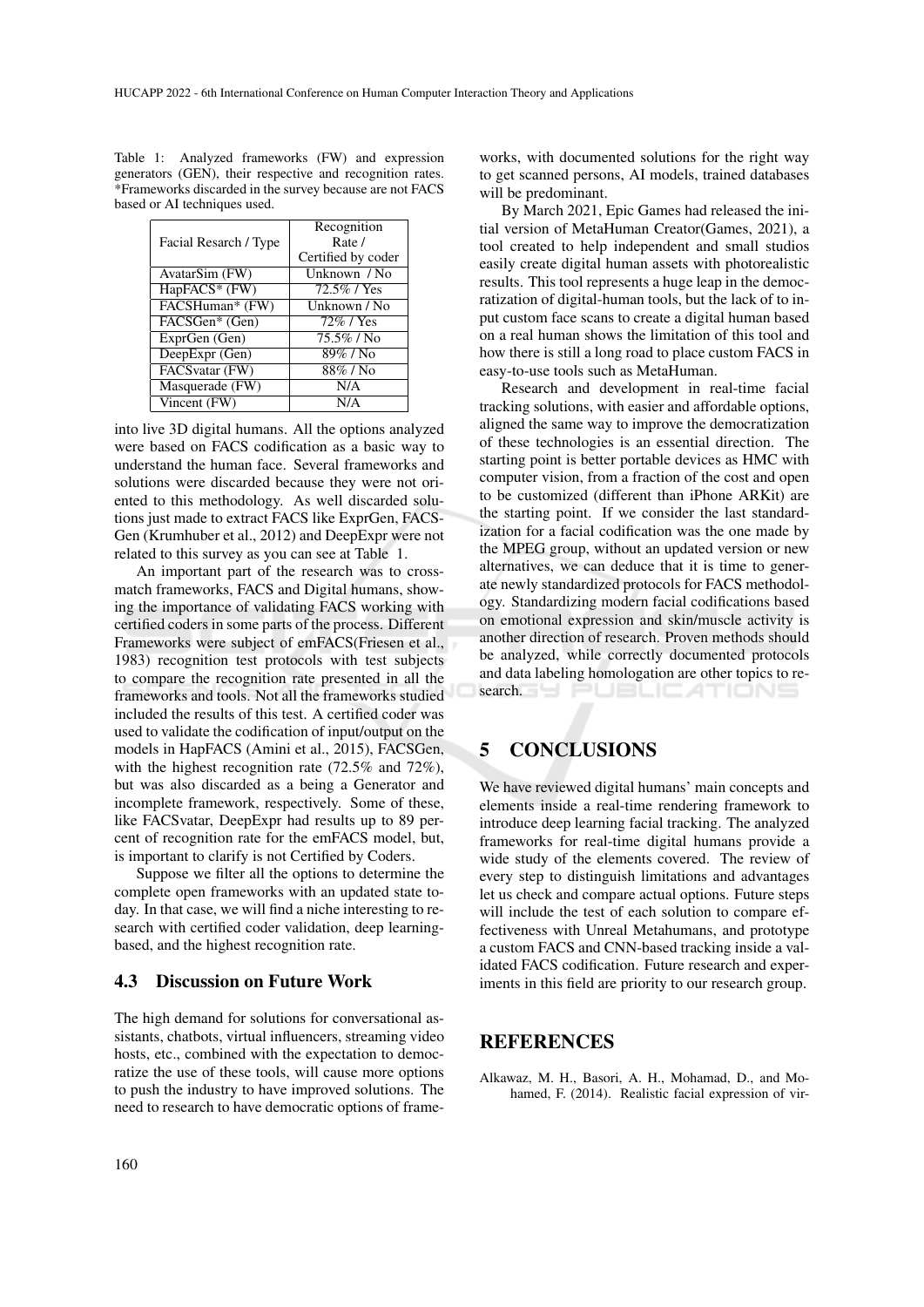tual human based on color, sweat, and tears effects. *The Scientific World Journal*, 2014.

- Alkawaz, M. H., Mohamad, D., Basori, A. H., and Saba, T. (2015). Blend shape interpolation and facs for realistic avatar. *3D Research*, 6(1):6.
- Amini, R., Lisetti, C., and Ruiz, G. (2015). Hapfacs 3.0: Facs-based facial expression generator for 3d speaking virtual characters. *IEEE Transactions on Affective Computing*, 6(4):348–360.
- Aneja, D., Chaudhuri, B., Colburn, A., Faigin, G., Shapiro, L., and Mones, B. (2018). Learning to generate 3d stylized character expressions from humans. In *2018 IEEE Winter Conference on Applications of Computer Vision (WACV)*, pages 160–169. IEEE.
- Aneja, D., Colburn, A., Faigin, G., Shapiro, L., and Mones, B. (2016). Modeling stylized character expressions via deep learning. In *Asian conference on computer vision*, pages 136–153. Springer.
- Aneja, D., McDuff, D., and Shah, S. (2019). A high-fidelity open embodied avatar with lip syncing and expression capabilities. In *2019 International Conference on Multimodal Interaction*, pages 69–73.
- Antoniades, T. (2016). Creating a live real-time performance-captured digital human. In *ACM SIG-GRAPH 2016 Real-Time Live!*, SIGGRAPH '16, New York, NY, USA. Association for Computing Machinery.
- Baltrusaitis, T., Zadeh, A., Lim, Y. C., and Morency, L. (2018). Openface 2.0: Facial behavior analysis toolkit. In *2018 13th IEEE International Conference on Automatic Face Gesture Recognition (FG 2018)*, pages 59–66.
- Bhat, K. S., Goldenthal, R., Ye, Y., Mallet, R., and Koperwas, M. (2013). High fidelity facial animation capture and retargeting with contours. In *Proceedings of the 12th ACM SIGGRAPH/eurographics symposium on computer animation*, pages 7–14.
- Bouaziz, S., Wang, Y., and Pauly, M. (2013). Online modeling for realtime facial animation. *ACM Trans. Graph.*, 32(4).
- Burke, B. (2021). Hype cycle for emerging technologies, 2021. Technical report, Stamford, CT 06902 USA.
- Calvo, M. G. and Lundqvist, D. (2008). Facial expressions of emotion (kdef): Identification under different display-duration conditions. *Behavior research methods*, 40(1):109–115.
- Cañamero, L. and Aylett, R. (2008). Animating Expressive *Characters for Social Interaction*, volume 74. John Benjamins Publishing.
- Cosker, D., Krumhuber, E., and Hilton, A. (2010). Perception of linear and nonlinear motion properties using a facs validated 3d facial model. In *Proceedings of the 7th Symposium on Applied Perception in Graphics and Visualization*, APGV '10, page 101–108, New York, NY, USA. Association for Computing Machinery.
- Cosker, D., Krumhuber, E., and Hilton, A. (2011). A facs validated 3d human facial model. In *Proceedings of the SSPNET 2nd International Symposium on Facial Analysis and Animation*, FAA '10, page 12, New

York, NY, USA. Association for Computing Machinery.

- CubicMotion, U. (2018). Siren case study. https:// cubicmotion.com/case-studies/siren/.
- Eckschlager, M., Lankes, M., and Bernhaupt, R. (2005). Real or unreal? an evaluation setting for emotional characters using unreal technology. In *Proceedings of the 2005 ACM SIGCHI International Conference on Advances in Computer Entertainment Technology*, ACE '05, page 375–376, New York, NY, USA. Association for Computing Machinery.
- Ekman, R. (1997). *What the face reveals: Basic and applied studies of spontaneous expression using the Facial Action Coding System (FACS)*. Oxford University Press, USA.
- Ennis, C., Hoyet, L., Egges, A., and McDonnell, R. (2013). Emotion capture: Emotionally expressive characters for games. In *Proceedings of Motion on Games*, pages 53–60.
- Fabian Benitez-Quiroz, C., Srinivasan, R., and Martinez, A. M. (2016). Emotionet: An accurate, real-time algorithm for the automatic annotation of a million facial expressions in the wild. In *Proceedings of the IEEE conference on computer vision and pattern recognition*, pages 5562–5570.
- Fratarcangeli, M. and Schaerf, M. (2004). Realistic modeling of animatable faces in mpeg-4. In *Computer Animation and Social Agents*, pages 285–297.
- Friesen, W. V., Ekman, P., et al. (1983). Emfacs-7: Emotional facial action coding system. *Unpublished manuscript, University of California at San Francisco*, 2(36):1.
- Games, I. E. (2021). Epic games metahuman creator. https: //metahuman.unrealengine.com/.
- GiantStep, S. (2019). Project vincent. http://www.giantstep. co.kr/. (2F, 8, HAKDONG-RO 37-GIL, GANGNAM-GU, SEOUL 06053).
- Gilbert, M., Demarchi, S., and Urdapilleta, I. (2018). Facshuman a software to create experimental material by modeling 3d facial expression. In *Proceedings of the 18th International Conference on Intelligent Virtual Agents*, pages 333–334.
- Hasani, B. and Mahoor, M. H. (2017). Facial expression recognition using enhanced deep 3d convolutional neural networks. In *Proceedings of the IEEE Conference on Computer Vision and Pattern Recognition (CVPR) Workshops*.
- Hendler, D., Moser, L., Battulwar, R., Corral, D., Cramer, P., Miller, R., Cloudsdale, R., and Roble, D. (2018). Avengers: capturing thanos's complex face. In *ACM SIGGRAPH 2018 Talks*, pages 1–2.
- Hyde, J., Carter, E. J., Kiesler, S., and Hodgins, J. K. (2015). Using an interactive avatar's facial expressiveness to increase persuasiveness and socialness. In *Proceedings of the 33rd Annual ACM Conference on Human Factors in Computing Systems*, pages 1719–1728.
- Krumhuber, E. G., Tamarit, L., Roesch, E. B., and Scherer, K. R. (2012). Facsgen 2.0 animation software: Generating three-dimensional facs-valid facial expressions for emotion research. *Emotion*, 12(2):351.